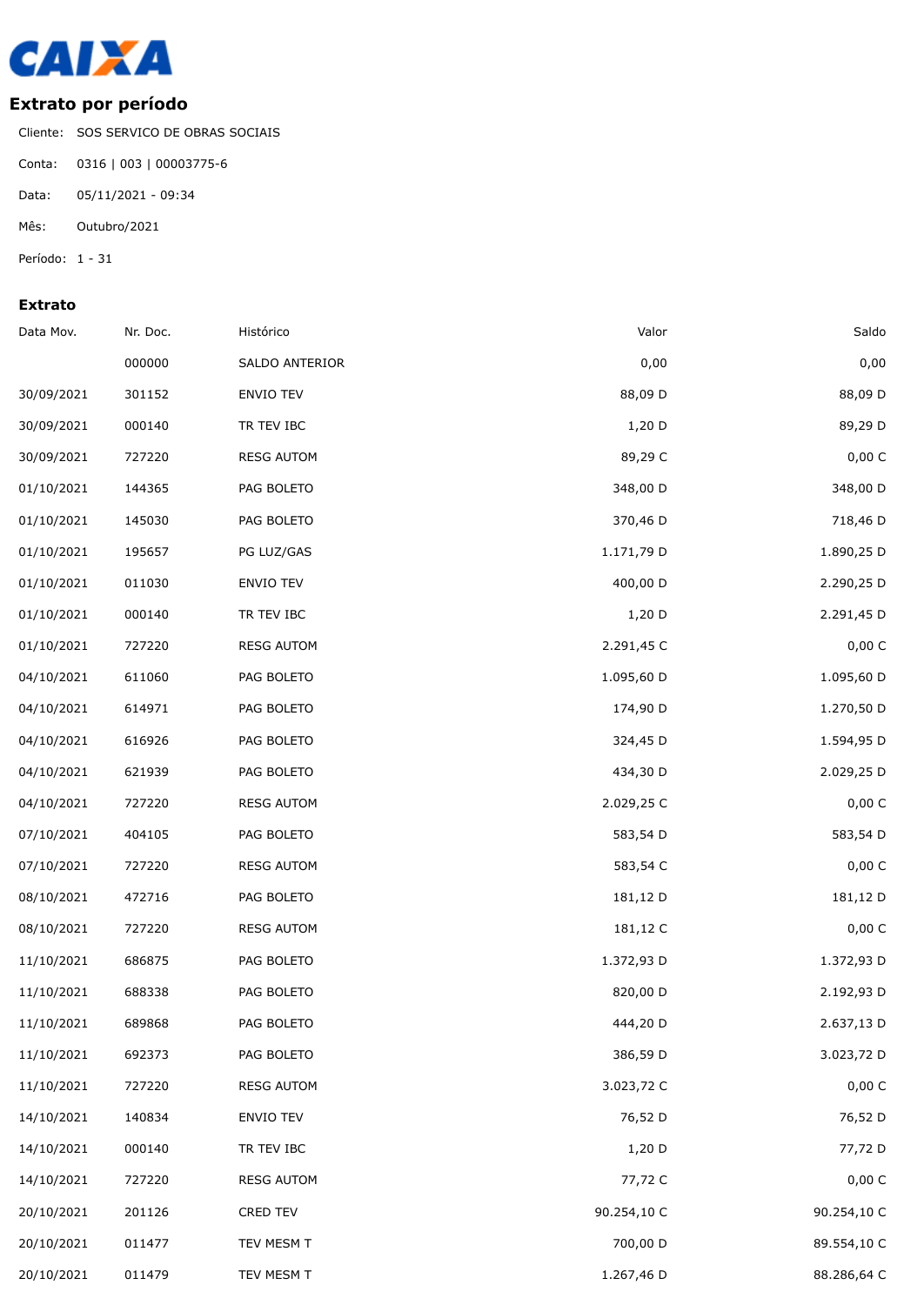| 20/10/2021 | 011481 | TEV MESM T        | 865,54 D    | 87.421,10 C |
|------------|--------|-------------------|-------------|-------------|
| 20/10/2021 | 011482 | TEV MESM T        | 3.231,11 D  | 84.189,99 C |
| 20/10/2021 | 011483 | TEV MESM T        | 276,92 D    | 83.913,07 C |
| 20/10/2021 | 011484 | TEV MESM T        | 5.581,86 D  | 78.331,21 C |
| 20/10/2021 | 011485 | TEV MESM T        | 342,29 D    | 77.988,92 C |
| 20/10/2021 | 011489 | TEV MESM T        | 300,00 D    | 77.688,92 C |
| 20/10/2021 | 011490 | TEV MESM T        | 406,15 D    | 77.282,77 C |
| 20/10/2021 | 011492 | TEV MESM T        | 23,00 D     | 77.259,77 C |
| 20/10/2021 | 011502 | TEV MESM T        | 19.027,59 D | 58.232,18 C |
| 20/10/2021 | 011503 | TEV MESM T        | 264,00 D    | 57.968,18 C |
| 20/10/2021 | 011504 | TEV MESM T        | 2.130,00 D  | 55.838,18 C |
| 20/10/2021 | 011505 | TEV MESM T        | 15,78 D     | 55.822,40 C |
| 20/10/2021 | 000020 | MANUT CAD         | 36,50 D     | 55.785,90 C |
| 20/10/2021 | 000140 | TR TEV IBC        | 1,20 D      | 55.784,70 C |
| 20/10/2021 | 000140 | TR TEV IBC        | 1,20 D      | 55.783,50 C |
| 20/10/2021 | 000140 | TR TEV IBC        | 1,20 D      | 55.782,30 C |
| 20/10/2021 | 000140 | TR TEV IBC        | 1,20 D      | 55.781,10 C |
| 20/10/2021 | 000140 | TR TEV IBC        | 1,20 D      | 55.779,90 C |
| 20/10/2021 | 000140 | TR TEV IBC        | 1,20 D      | 55.778,70 C |
| 20/10/2021 | 000140 | TR TEV IBC        | 1,20 D      | 55.777,50 C |
| 20/10/2021 | 000140 | TR TEV IBC        | 1,20 D      | 55.776,30 C |
| 20/10/2021 | 000140 | TR TEV IBC        | 1,20 D      | 55.775,10 C |
| 20/10/2021 | 000140 | TR TEV IBC        | 1,20 D      | 55.773,90 C |
| 20/10/2021 | 000140 | TR TEV IBC        | 1,20 D      | 55.772,70 C |
| 20/10/2021 | 000140 | TR TEV IBC        | 1,20 D      | 55.771,50 C |
| 20/10/2021 | 000140 | TR TEV IBC        | 1,20 D      | 55.770,30 C |
| 20/10/2021 | 000140 | TR TEV IBC        | 1,20 D      | 55.769,10 C |
| 20/10/2021 | 990001 | APL AUTOM         | 55.769,10 D | 0,00 C      |
| 21/10/2021 | 211345 | CRED TEV          | 122,20 C    | 122,20 C    |
| 21/10/2021 | 705741 | PAG FONE          | 133,13 D    | 10,93 D     |
| 21/10/2021 | 001518 | TEV MESM T        | 3.717,00 D  | 3.727,93 D  |
| 21/10/2021 | 001519 | TEV MESM T        | 307,40 D    | 4.035,33 D  |
| 21/10/2021 | 001520 | TEV MESM T        | 845,70 D    | 4.881,03 D  |
| 21/10/2021 | 000140 | TR TEV IBC        | 1,20 D      | 4.882,23 D  |
| 21/10/2021 | 000140 | TR TEV IBC        | 1,20 D      | 4.883,43 D  |
| 21/10/2021 | 000140 | TR TEV IBC        | $1,20$ D    | 4.884,63 D  |
| 21/10/2021 | 727220 | <b>RESG AUTOM</b> | 4.884,63 C  | 0,00 C      |
| 22/10/2021 | 094538 | PAG BOLETO        | 343,48 D    | 343,48 D    |
| 22/10/2021 | 727220 | <b>RESG AUTOM</b> | 343,48 C    | 0,00 C      |
| 25/10/2021 | 164975 | PAG BOLETO        | 730,00 D    | 730,00 D    |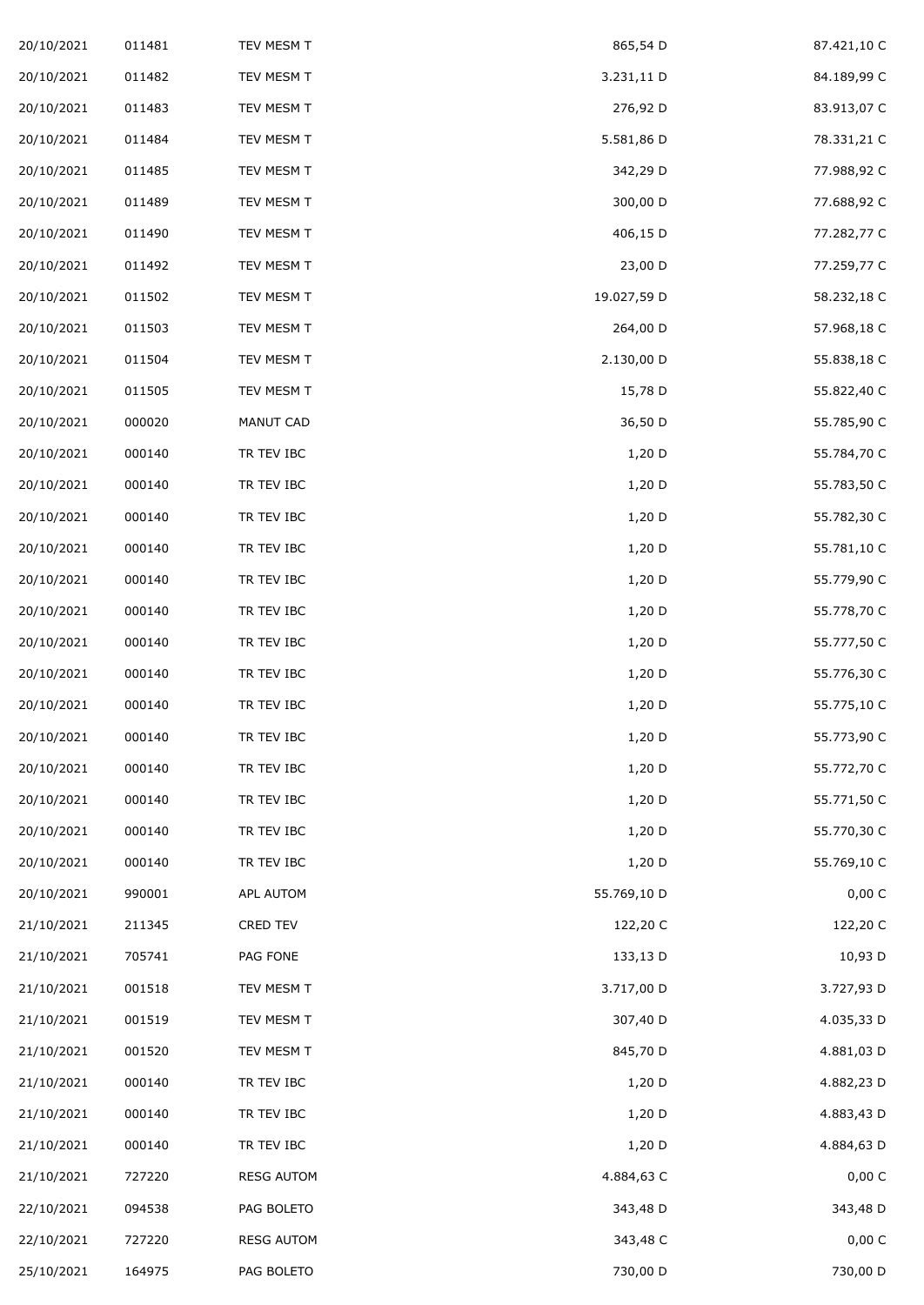| 25/10/2021 | 166752 | PAG BOLETO        | 1.517,35 D | 2.247,35 D  |
|------------|--------|-------------------|------------|-------------|
| 25/10/2021 | 276903 | PAG FONE          | 162,51 D   | 2.409,86 D  |
| 25/10/2021 | 384885 | PAG BOLETO        | 283,02 D   | 2.692,88 D  |
| 25/10/2021 | 000000 | MANUT CTA         | 49,00 D    | 2.741,88 D  |
| 25/10/2021 | 727220 | <b>RESG AUTOM</b> | 2.741,88 C | 0,00 C      |
| 26/10/2021 | 261218 | CRED TEV          | 3.717,00 C | 3.717,00 C  |
| 26/10/2021 | 261225 | CRED TEV          | 117,05 C   | 3.834,05 C  |
| 26/10/2021 | 174837 | PAG BOLETO        | 221,20 D   | 3.612,85 C  |
| 26/10/2021 | 002839 | TEV MESM T        | 300,00 D   | 3.312,85 C  |
| 26/10/2021 | 002841 | TEV MESM T        | 845,71 D   | 2.467,14 C  |
| 26/10/2021 | 002842 | TEV MESM T        | 307,40 D   | 2.159,74 C  |
| 26/10/2021 | 261225 | ENVIO PIX         | 30,00 D    | 2.129,74 C  |
| 26/10/2021 | 000140 | TR TEV IBC        | 1,20 D     | 2.128,54 C  |
| 26/10/2021 | 000140 | TR TEV IBC        | 1,20 D     | 2.127,34 C  |
| 26/10/2021 | 000140 | TR TEV IBC        | 1,20 D     | 2.126,14 C  |
| 26/10/2021 | 990001 | APL AUTOM         | 2.126,14 D | 0,00 C      |
| 27/10/2021 | 271014 | TEV MESM T        | 6.440,30 D | 6.440,30 D  |
| 27/10/2021 | 000140 | TR TEV IBC        | 1,20 D     | 6.441,50 D  |
| 27/10/2021 | 727220 | <b>RESG AUTOM</b> | 6.441,50 C | 0,00 C      |
| 28/10/2021 | 839014 | PG LUZ/GAS        | 779,97 D   | 779,97 D    |
| 28/10/2021 | 001734 | TEV MESM T        | 1.889,07 D | 2.669,04 D  |
| 28/10/2021 | 001735 | TEV MESM T        | 1.204,16 D | 3.873,20 D  |
| 28/10/2021 | 001739 | TEV MESM T        | 1.248,23 D | 5.121,43 D  |
| 28/10/2021 | 001740 | TEV MESM T        | 1.889,28 D | 7.010,71 D  |
| 28/10/2021 | 001741 | TEV MESM T        | 1.040,96 D | 8.051,67 D  |
| 28/10/2021 | 001742 | TEV MESM T        | 2.630,41 D | 10.682,08 D |
| 28/10/2021 | 001743 | TEV MESM T        | 1.276,71 D | 11.958,79 D |
| 28/10/2021 | 001744 | TEV MESM T        | 1.315,06 D | 13.273,85 D |
| 28/10/2021 | 001745 | TEV MESM T        | 1.221,50 D | 14.495,35 D |
| 28/10/2021 | 001746 | TEV MESM T        | 1.004,06 D | 15.499,41 D |
| 28/10/2021 | 001747 | TEV MESM T        | 1.409,76 D | 16.909,17 D |
| 28/10/2021 | 001748 | TEV MESM T        | 982,49 D   | 17.891,66 D |
| 28/10/2021 | 001749 | TEV MESM T        | 2.337,94 D | 20.229,60 D |
| 28/10/2021 | 001751 | TEV MESM T        | 999,96 D   | 21.229,56 D |
| 28/10/2021 | 001753 | TEV MESM T        | 1.186,78 D | 22.416,34 D |
| 28/10/2021 | 001754 | TEV MESM T        | 1.682,82 D | 24.099,16 D |
| 28/10/2021 | 001755 | TEV MESM T        | 4.124,38 D | 28.223,54 D |
| 28/10/2021 | 001756 | TEV MESM T        | 3.041,60 D | 31.265,14 D |
| 28/10/2021 | 001757 | TEV MESM T        | 2.104,93 D | 33.370,07 D |
| 28/10/2021 | 001758 | TEV MESM T        | 2.169,58 D | 35.539,65 D |